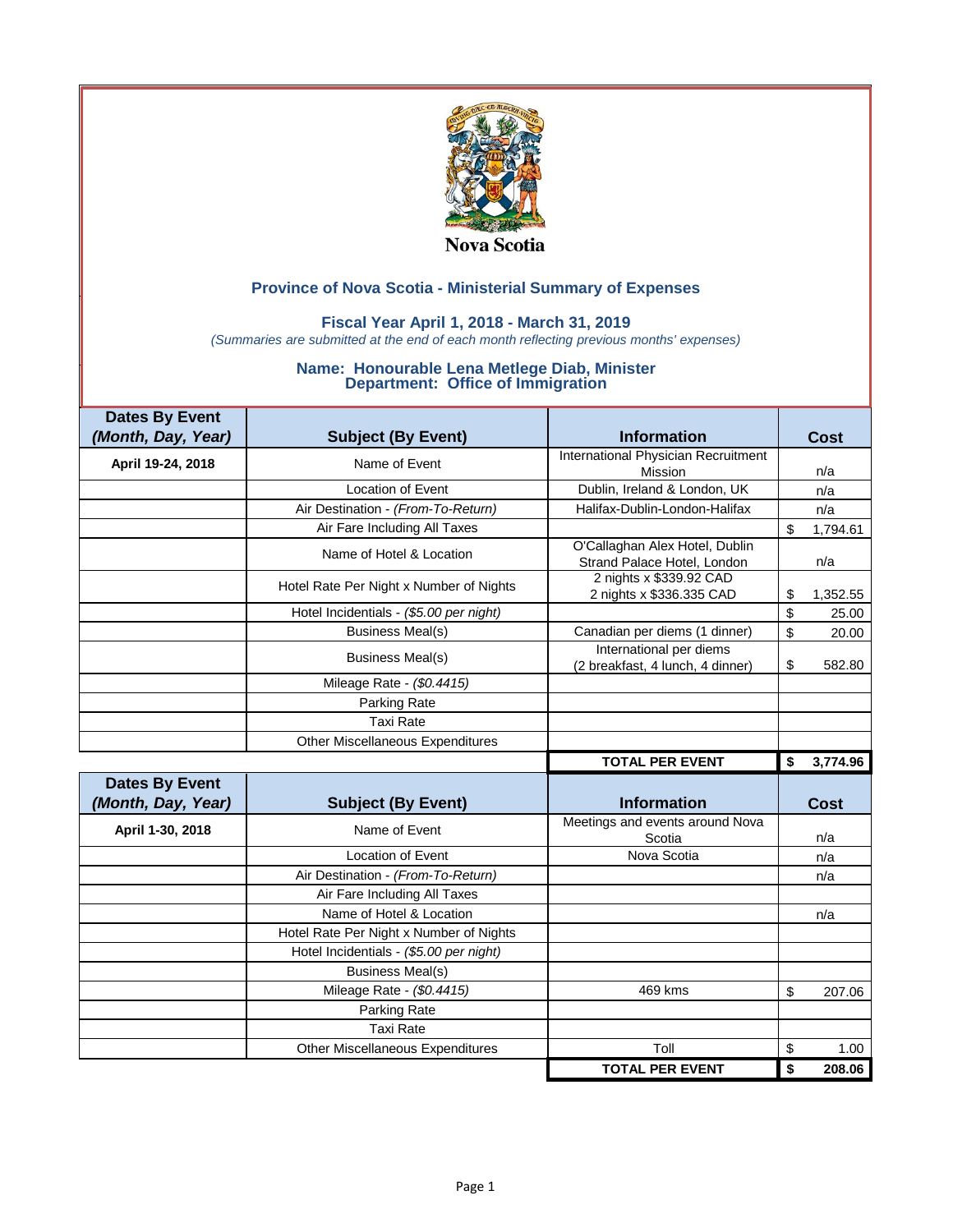

### **Fiscal Year April 1, 2018 - March 31, 2019**

*(Summaries are submitted at the end of each month reflecting previous months' expenses)*

| <b>Dates By Event</b><br>(Month, Day, Year) | <b>Subject (By Event)</b>               | <b>Information</b>               | Cost        |
|---------------------------------------------|-----------------------------------------|----------------------------------|-------------|
| May 1-31, 2018                              | Name of Event                           | Meetings and events around Metro | n/a         |
|                                             | <b>Location of Event</b>                | Halifax                          | n/a         |
|                                             | Air Destination - (From-To-Return)      |                                  | n/a         |
|                                             | Air Fare Including All Taxes            |                                  |             |
|                                             | Name of Hotel & Location                |                                  | n/a         |
|                                             | Hotel Rate Per Night x Number of Nights |                                  |             |
|                                             | Hotel Incidentials - (\$5.00 per night) |                                  |             |
|                                             | <b>Business Meal(s)</b>                 |                                  |             |
|                                             | Mileage Rate - (\$0.4415)               | 115 kms                          | 50.77<br>S. |
|                                             | Parking Rate                            |                                  | 8.00<br>S   |
|                                             | Taxi Rate                               |                                  |             |
|                                             | Other Miscellaneous Expenditures        |                                  |             |
|                                             |                                         | <b>TOTAL PER EVENT</b>           | 58.77<br>\$ |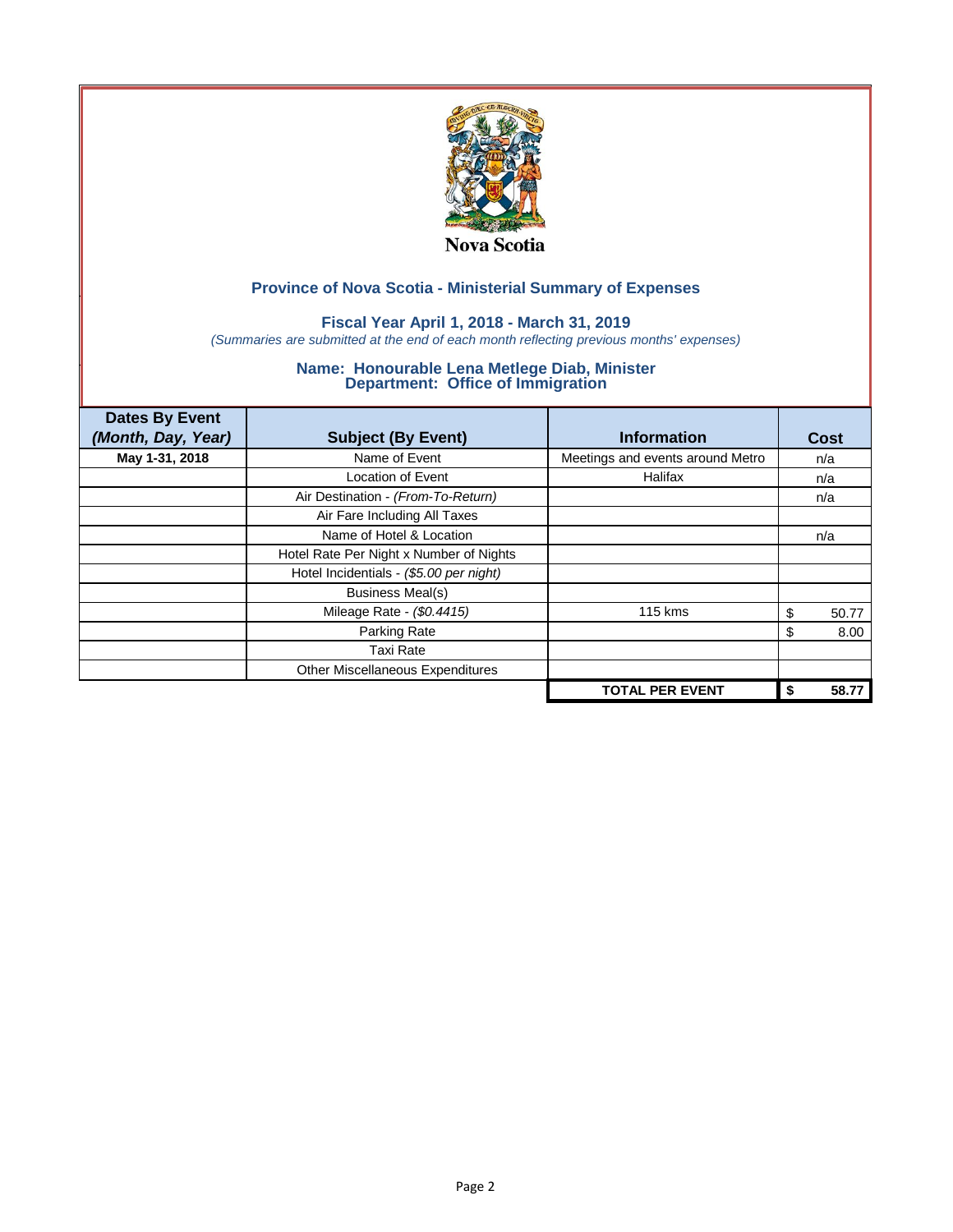

### **Fiscal Year April 1, 2018 - March 31, 2019**

*(Summaries are submitted at the end of each month reflecting previous months' expenses)*

| <b>Dates By Event</b> |                                         |                                           |              |
|-----------------------|-----------------------------------------|-------------------------------------------|--------------|
| (Month, Day, Year)    | <b>Subject (By Event)</b>               | <b>Information</b>                        | Cost         |
| June 18-19, 2018      | Name of Event                           | Atlantic Immigration Pilot Employer       |              |
|                       |                                         | Event                                     | n/a          |
|                       | <b>Location of Event</b>                | Guysborough                               | n/a          |
|                       | Air Destination - (From-To-Return)      |                                           | n/a          |
|                       | Air Fare Including All Taxes            |                                           |              |
|                       | Name of Hotel & Location                |                                           | n/a          |
|                       | Hotel Rate Per Night x Number of Nights | DesBarres Manor Inn, Guysborough          |              |
|                       | Hotel Incidentials - (\$5.00 per night) | \$247.37 x 1 night                        | \$<br>247.37 |
|                       | <b>Business Meal(s)</b>                 | 1 night                                   | \$<br>5.00   |
|                       | Mileage Rate - (\$0.4415)               | Per diem (1 lunch)                        | \$<br>15.00  |
|                       | Parking Rate                            |                                           |              |
|                       | <b>Taxi Rate</b>                        |                                           |              |
|                       | <b>Other Miscellaneous Expenditures</b> |                                           |              |
|                       |                                         | <b>TOTAL PER EVENT</b>                    | 267.37<br>\$ |
|                       |                                         |                                           |              |
| <b>Dates By Event</b> |                                         |                                           |              |
| (Month, Day, Year)    | <b>Subject (By Event)</b>               | <b>Information</b>                        | Cost         |
| June 1-30, 2018       | Name of Event                           | Meetings and events around Nova<br>Scotia | n/a          |
|                       | Location of Event                       | Nova Scotia                               | n/a          |
|                       | Air Destination - (From-To-Return)      |                                           | n/a          |
|                       | Air Fare Including All Taxes            |                                           |              |
|                       | Name of Hotel & Location                |                                           | n/a          |
|                       | Hotel Rate Per Night x Number of Nights |                                           |              |
|                       | Hotel Incidentials - (\$5.00 per night) |                                           |              |
|                       | <b>Business Meal(s)</b>                 |                                           |              |
|                       | Mileage Rate - (\$0.4415)               | 362 kms                                   | \$           |
|                       | Parking Rate                            |                                           |              |
|                       | <b>Taxi Rate</b>                        |                                           |              |
|                       | <b>Other Miscellaneous Expenditures</b> |                                           | 159.82       |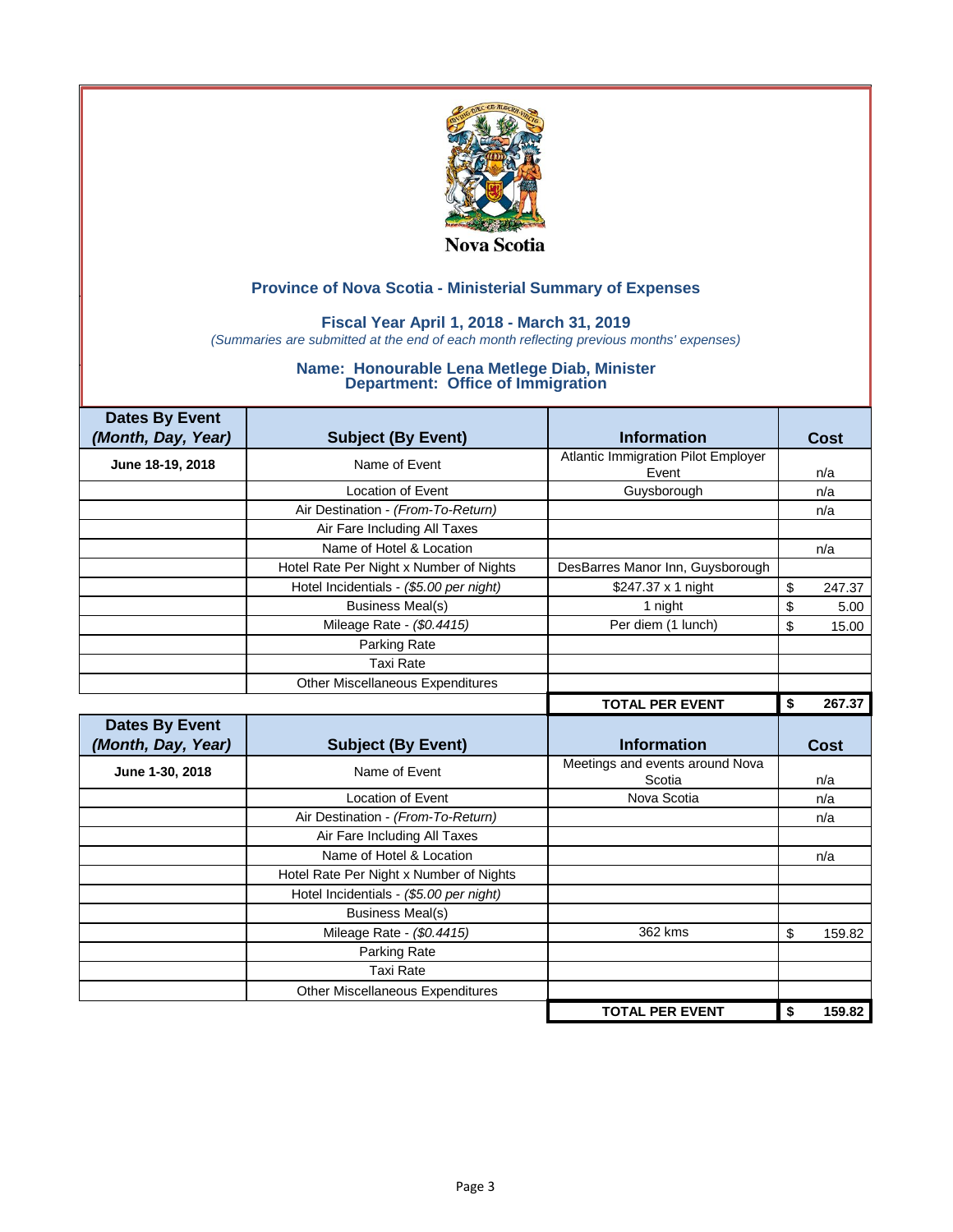

### **Fiscal Year April 1, 2018 - March 31, 2019**

*(Summaries are submitted at the end of each month reflecting previous months' expenses)*

| <b>Dates By Event</b> |                                         |                                               |                |
|-----------------------|-----------------------------------------|-----------------------------------------------|----------------|
| (Month, Day, Year)    | <b>Subject (By Event)</b>               | <b>Information</b>                            | Cost           |
| July 12-14, 2018      | Name of Event                           | FPT Immigration Ministers meeting             | n/a            |
|                       | Location of Event                       | Winnipeg, MB                                  | n/a            |
|                       | Air Destination - (From-To-Return)      | Halifax-Toronto-Winnipeg-Toronto-<br>Halifax  | n/a            |
|                       | Air Fare Including All Taxes            |                                               | \$<br>971.21   |
|                       | Name of Hotel & Location                | Courtyard Marriott, Toronto                   | n/a            |
|                       | Hotel Rate Per Night x Number of Nights | \$233.87 x 1 night                            | \$<br>233.87   |
|                       | Name of Hotel & Location                | Inn at the Forks, Winnipeg                    | n/a            |
|                       | Hotel Rate Per Night x Number of Nights | \$223.49 x 1 night                            | \$<br>223.49   |
|                       | Name of Hotel & Location                | Sheraton Gateway Hotel, Toronto               | n/a            |
|                       | Hotel Rate Per Night x Number of Nights | \$227.99 $\times$ 1 night                     | \$<br>227.99   |
|                       | Hotel Incidentials - (\$5.00 per night) | 3 nights                                      | \$<br>15.00    |
|                       | <b>Business Meal(s)</b>                 | Per diems (3 breakfast, 2 lunch, 2<br>dinner) | \$<br>94.00    |
|                       | Mileage Rate - (\$0.4415)               | 32 kms                                        | \$<br>14.13    |
|                       | Parking Rate                            |                                               |                |
|                       | <b>Taxi Rate</b>                        | Taxis in Toronto and Winnipeg                 | \$<br>126.00   |
|                       | <b>Other Miscellaneous Expenditures</b> |                                               |                |
|                       |                                         | <b>TOTAL PER EVENT</b>                        | \$<br>1,905.69 |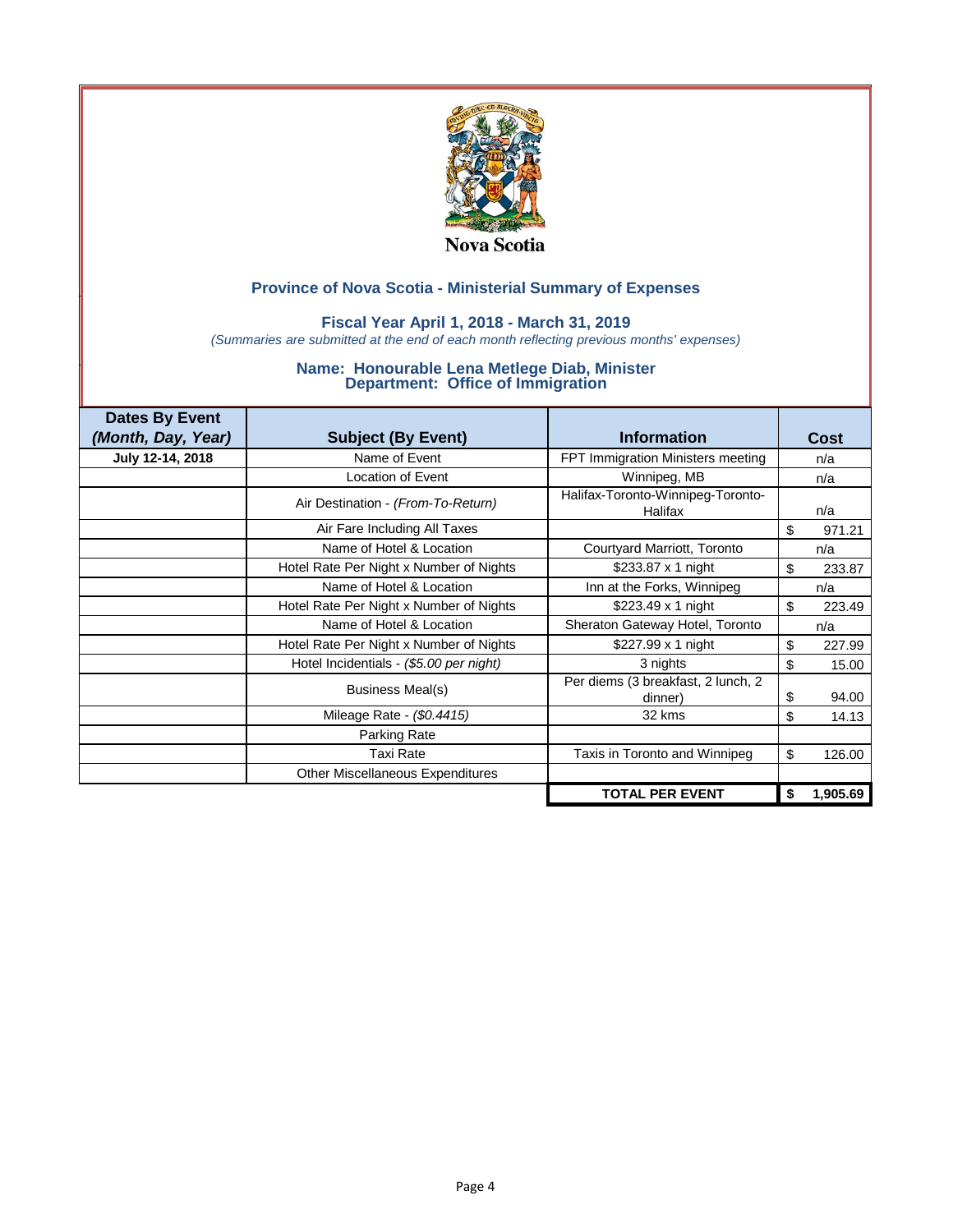

### **Fiscal Year April 1, 2018 - March 31, 2019**

*(Summaries are submitted at the end of each month reflecting previous months' expenses)*

| <b>Dates By Event</b><br>(Month, Day, Year) | <b>Subject (By Event)</b>               | <b>Information</b>                                            | Cost         |
|---------------------------------------------|-----------------------------------------|---------------------------------------------------------------|--------------|
| July 29-30, 2018                            | Name of Event                           | <b>Atlantic Immigration Pilot Employer</b>                    | n/a          |
|                                             | Location of Event                       | Sydney                                                        | n/a          |
|                                             | Air Destination - (From-To-Return)      |                                                               | n/a          |
|                                             | Air Fare Including All Taxes            |                                                               |              |
|                                             | Name of Hotel & Location                | Hampton Inn, Sydney                                           | n/a          |
|                                             | Hotel Rate Per Night x Number of Nights | \$209.97 x 1 nights                                           | \$<br>209.97 |
|                                             | Hotel Incidentials - (\$5.00 per night) | 1 night                                                       | \$<br>5.00   |
|                                             | Business Meal(s)                        | Lunch and dinner, Kiju's<br>Dinner, Mother Webb's Steak House | \$<br>84.22  |
|                                             | Mileage Rate - (\$0.4415)               |                                                               |              |
|                                             | Parking Rate                            |                                                               |              |
|                                             | Taxi Rate                               |                                                               |              |
|                                             | Other Miscellaneous Expenditures        |                                                               |              |
|                                             |                                         | <b>TOTAL PER EVENT</b>                                        | 299.19       |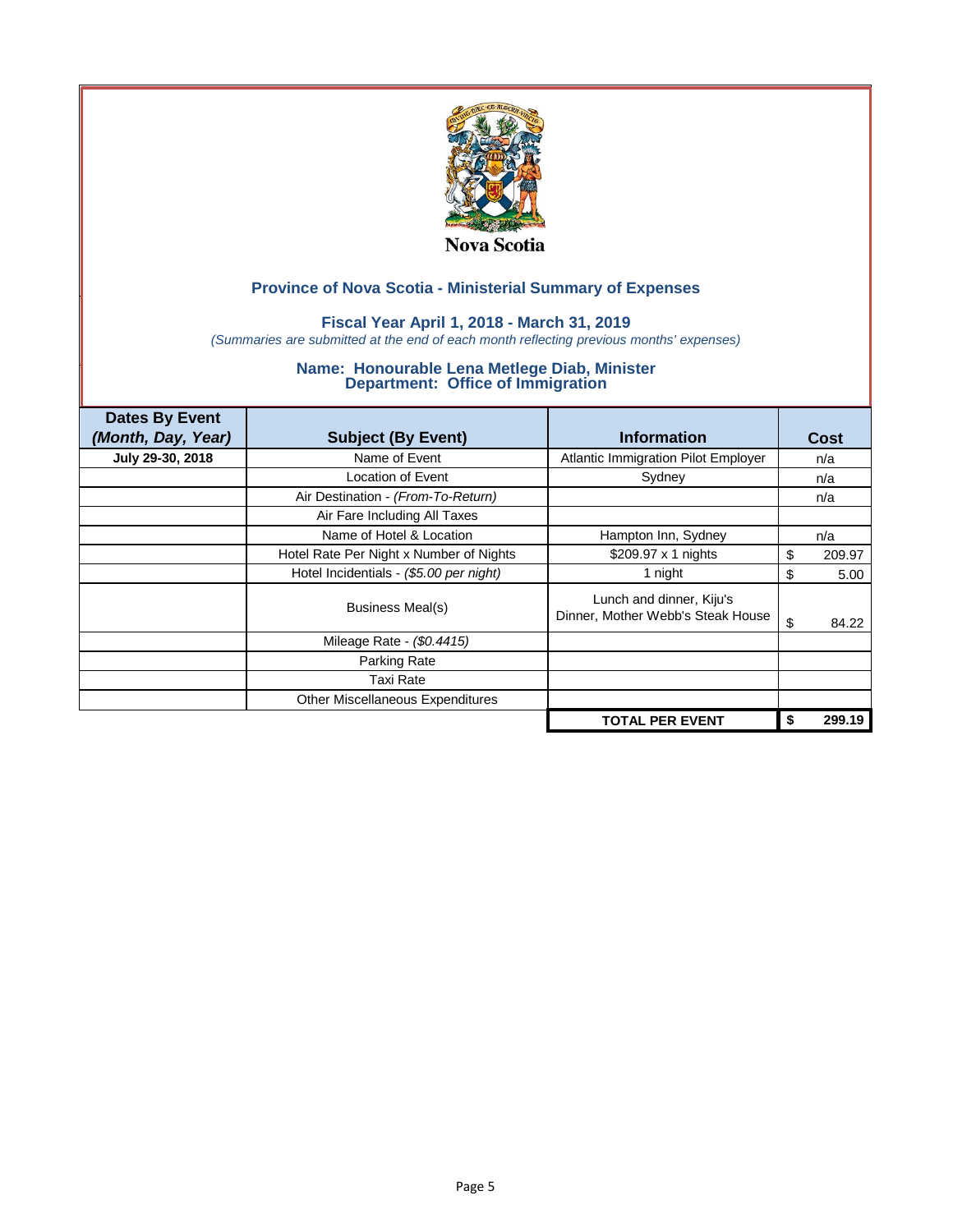

### **Fiscal Year April 1, 2018 - March 31, 2019**

*(Summaries are submitted at the end of each month reflecting previous months' expenses)*

| <b>Dates By Event</b><br>(Month, Day, Year) | <b>Subject (By Event)</b>               | <b>Information</b>                        | <b>Cost</b> |
|---------------------------------------------|-----------------------------------------|-------------------------------------------|-------------|
| July 1-30, 2018                             | Name of Event                           | Meetings and events around Nova<br>Scotia | n/a         |
|                                             | Location of Event                       | Nova Scotia                               | n/a         |
|                                             | Air Destination - (From-To-Return)      |                                           | n/a         |
|                                             | Air Fare Including All Taxes            |                                           |             |
|                                             | Name of Hotel & Location                |                                           | n/a         |
|                                             | Hotel Rate Per Night x Number of Nights |                                           |             |
|                                             | Hotel Incidentials - (\$5.00 per night) |                                           |             |
|                                             | <b>Business Meal(s)</b>                 |                                           |             |
|                                             | Mileage Rate - (\$0.4415)               | 140.4 kms                                 | 61.99<br>\$ |
|                                             | Parking Rate                            |                                           |             |
|                                             | Taxi Rate                               |                                           |             |
|                                             | <b>Other Miscellaneous Expenditures</b> |                                           |             |
|                                             |                                         | <b>TOTAL PER EVENT</b>                    | 61.99<br>\$ |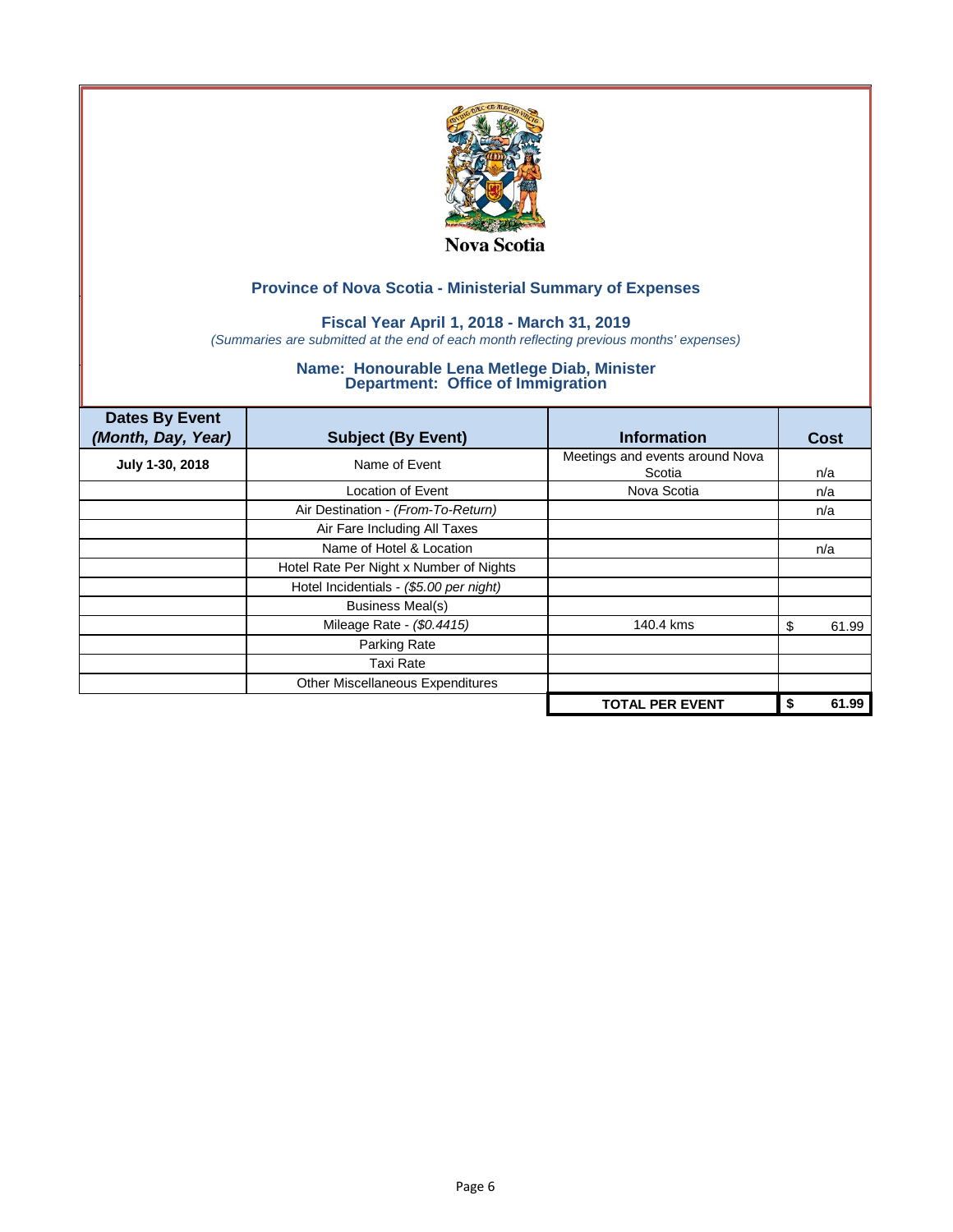

### **Fiscal Year April 1, 2018 - March 31, 2019**

*(Summaries are submitted at the end of each month reflecting previous months' expenses)*

| <b>Dates By Event</b><br>(Month, Day, Year) | <b>Subject (By Event)</b>               | <b>Information</b>     | <b>Cost</b> |
|---------------------------------------------|-----------------------------------------|------------------------|-------------|
| August 2018 (NIL)                           | Name of Event                           |                        | n/a         |
|                                             | <b>Location of Event</b>                |                        | n/a         |
|                                             | Air Destination - (From-To-Return)      |                        | n/a         |
|                                             | Air Fare Including All Taxes            |                        |             |
|                                             | Name of Hotel & Location                |                        | n/a         |
|                                             | Hotel Rate Per Night x Number of Nights |                        |             |
|                                             | Hotel Incidentials - (\$5.00 per night) |                        |             |
|                                             | <b>Business Meal(s)</b>                 |                        |             |
|                                             | Mileage Rate - (\$0.4415)               |                        |             |
|                                             | Parking Rate                            |                        |             |
|                                             | <b>Taxi Rate</b>                        |                        |             |
|                                             | Other Miscellaneous Expenditures        |                        |             |
|                                             |                                         | <b>TOTAL PER EVENT</b> | \$          |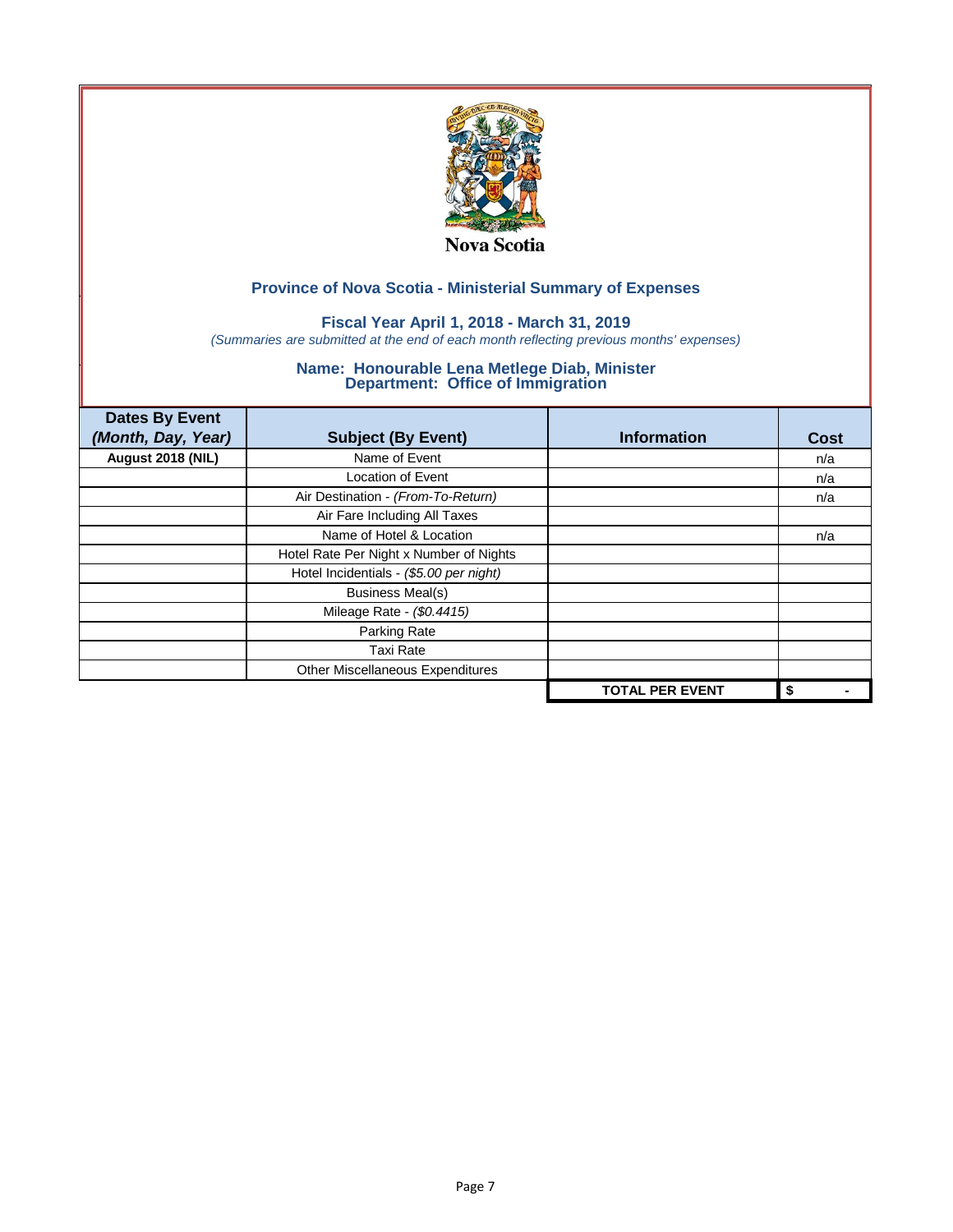

### **Fiscal Year April 1, 2018 - March 31, 2019**

*(Summaries are submitted at the end of each month reflecting previous months' expenses)*

| <b>Dates By Event</b><br>(Month, Day, Year) | <b>Subject (By Event)</b>               | <b>Information</b>                             | <b>Cost</b> |
|---------------------------------------------|-----------------------------------------|------------------------------------------------|-------------|
| September 1-30, 2018                        | Name of Event                           | Meetings and events throughout the<br>Province | n/a         |
|                                             | Location of Event                       | Nova Scotia                                    | n/a         |
|                                             | Air Destination - (From-To-Return)      |                                                | n/a         |
|                                             | Air Fare Including All Taxes            |                                                |             |
|                                             | Name of Hotel & Location                |                                                | n/a         |
|                                             | Hotel Rate Per Night x Number of Nights |                                                |             |
|                                             | Hotel Incidentials - (\$5.00 per night) |                                                |             |
|                                             | <b>Business Meal(s)</b>                 |                                                |             |
|                                             | Mileage Rate - (\$0.4415)               | 76 kms                                         | 33.55<br>S  |
|                                             | Parking Rate                            |                                                |             |
|                                             | <b>Taxi Rate</b>                        |                                                |             |
|                                             | Other Miscellaneous Expenditures        |                                                |             |
|                                             |                                         | <b>TOTAL PER EVENT</b>                         | 33.55<br>\$ |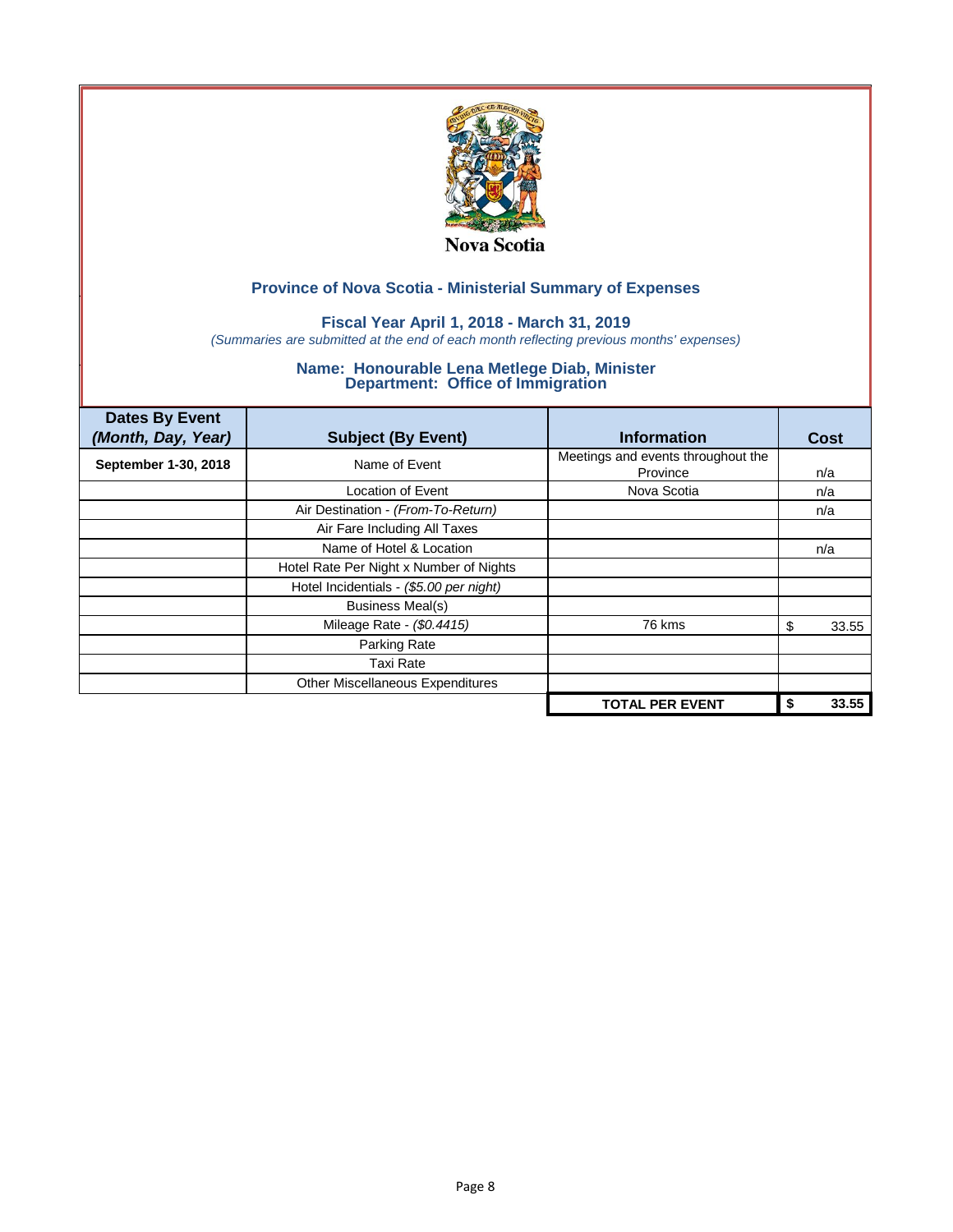

### **Fiscal Year April 1, 2018 - March 31, 2019**

*(Summaries are submitted at the end of each month reflecting previous months' expenses)*

| <b>Dates By Event</b><br>(Month, Day, Year) | <b>Subject (By Event)</b>               | <b>Information</b>                             | <b>Cost</b> |
|---------------------------------------------|-----------------------------------------|------------------------------------------------|-------------|
| October 1-31, 2018                          | Name of Event                           | Meetings and events throughout the<br>Province | n/a         |
|                                             | Location of Event                       | Nova Scotia                                    | n/a         |
|                                             | Air Destination - (From-To-Return)      |                                                | n/a         |
|                                             | Air Fare Including All Taxes            |                                                |             |
|                                             | Name of Hotel & Location                |                                                | n/a         |
|                                             | Hotel Rate Per Night x Number of Nights |                                                |             |
|                                             | Hotel Incidentials - (\$5.00 per night) |                                                |             |
|                                             | <b>Business Meal(s)</b>                 |                                                |             |
|                                             | Mileage Rate - (\$0.4415)               | 197 kms                                        | 86.98<br>\$ |
|                                             | Parking Rate                            |                                                |             |
|                                             | <b>Taxi Rate</b>                        |                                                |             |
|                                             | Other Miscellaneous Expenditures        |                                                |             |
|                                             |                                         | <b>TOTAL PER EVENT</b>                         | 86.98<br>S  |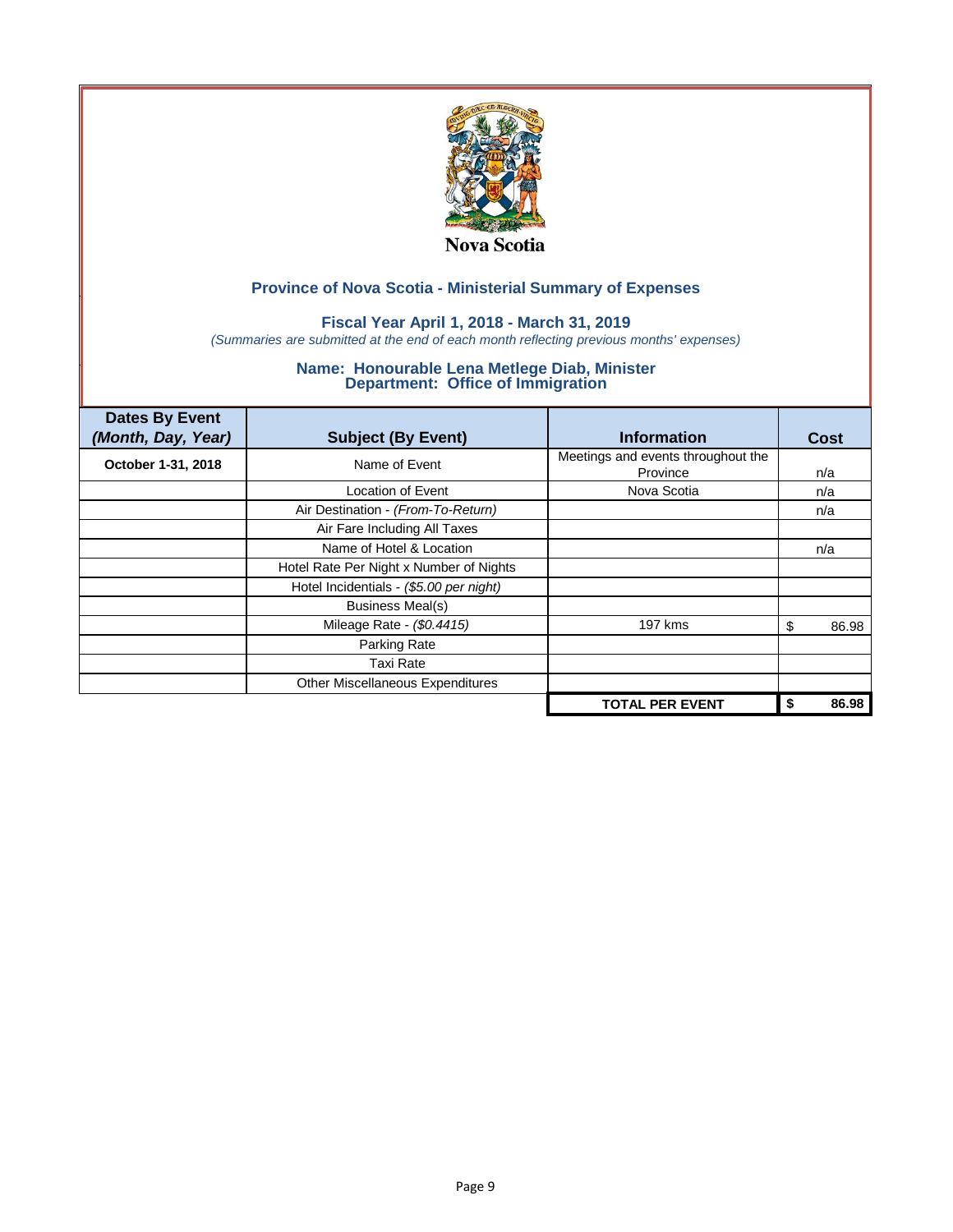

### **Fiscal Year April 1, 2018 - March 31, 2019**

*(Summaries are submitted at the end of each month reflecting previous months' expenses)*

| <b>Dates By Event</b> |                                         |                                                                                                             |              |
|-----------------------|-----------------------------------------|-------------------------------------------------------------------------------------------------------------|--------------|
| (Month, Day, Year)    | <b>Subject (By Event)</b>               | <b>Information</b>                                                                                          | <b>Cost</b>  |
| November 5-6, 2018    | Name of Event                           | Immigration meetings with Cape<br>Breton Partnership, Pictou Lunchbox<br>Entrepreneur & SAFE Pictou Country |              |
|                       |                                         | Refugee Group                                                                                               | n/a          |
|                       | Location of Event                       | Inverness / Pictou / New Glasgow                                                                            | n/a          |
|                       | Air Destination - (From-To-Return)      |                                                                                                             | n/a          |
|                       | Air Fare Including All Taxes            |                                                                                                             |              |
|                       | Name of Hotel & Location                | Maison Fiset, Cheticamp                                                                                     | n/a          |
|                       | Hotel Rate Per Night x Number of Nights | $$148.35 \times 1$ night                                                                                    | \$<br>148.35 |
|                       | Hotel Incidentials - (\$5.00 per night) | 1 night                                                                                                     | \$<br>5.00   |
|                       | Business Meal(s)                        |                                                                                                             |              |
|                       | Mileage Rate - (\$0.4415)               | Per diems (1 breakfast, 2 lunches)                                                                          | \$<br>38.00  |
|                       | Parking Rate                            |                                                                                                             |              |
|                       | Taxi Rate                               |                                                                                                             |              |
|                       | <b>Other Miscellaneous Expenditures</b> |                                                                                                             |              |
|                       |                                         | <b>TOTAL PER EVENT</b>                                                                                      | 191.35       |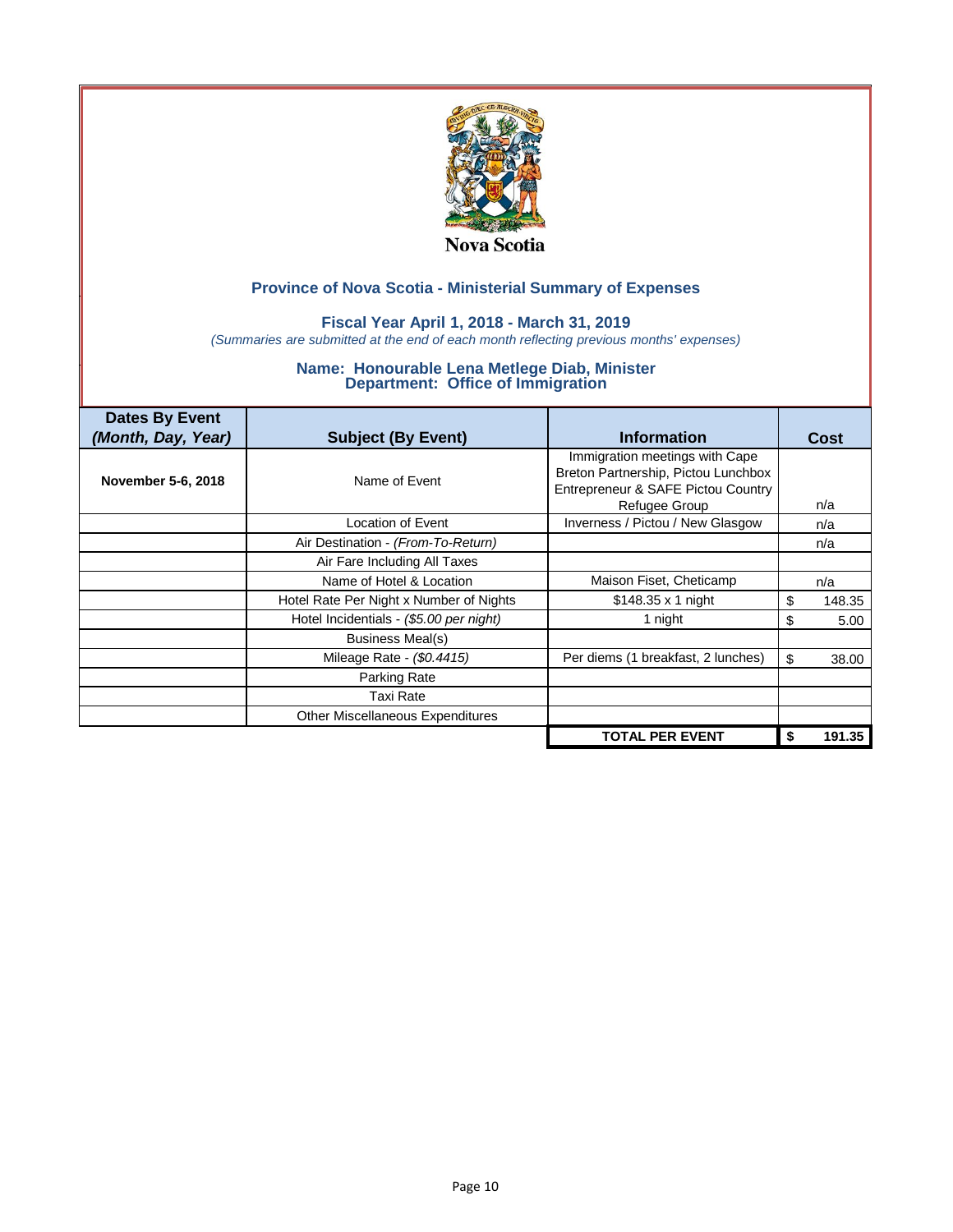

### **Fiscal Year April 1, 2018 - March 31, 2019**

*(Summaries are submitted at the end of each month reflecting previous months' expenses)*

| <b>Dates By Event</b> |                                         |                                                |      |          |
|-----------------------|-----------------------------------------|------------------------------------------------|------|----------|
| (Month, Day, Year)    | <b>Subject (By Event)</b>               | <b>Information</b>                             | Cost |          |
| November 11-17, 2018  | Name of Event                           | Destination Canada 2018                        | n/a  |          |
|                       | Location of Event                       | Paris, France                                  | n/a  |          |
|                       | Air Destination - (From-To-Return)      | Halifax-Paris-Montreal-Halifax                 | n/a  |          |
|                       | Air Fare Including All Taxes            |                                                | \$   | 878.35   |
|                       | Name of Hotel & Location                | Les Jardins du Marais, Paris                   | n/a  |          |
|                       | Hotel Rate Per Night x Number of Nights | \$291.2325 CAD x 4 nights                      | \$   | 1,164.93 |
|                       | Name of Hotel & Location                | Hilton Garden Inn, Montreal                    | n/a  |          |
|                       | Hotel Rate Per Night x Number of Nights | $$182.06 \times 1$ night                       | \$   | 182.06   |
|                       | Hotel Incidentials - (\$5.00 per night) | 5 hotel nights and 1 overnight flight          | \$   | 30.00    |
|                       | Business Meal(s)                        | Per diems (1 breakfast, 1 lunch, 2<br>dinners) | \$   | 63.00    |
|                       | Business Meal(s)                        | International per diems                        | \$   | 780.17   |
|                       | Mileage Rate - (\$0.4415)               |                                                |      |          |
|                       | Parking Rate                            |                                                |      |          |
|                       | Taxi Rate                               | Taxis in Canada and Paris                      | \$   | 307.66   |
|                       | Other Miscellaneous Expenditures        |                                                |      |          |
|                       |                                         | <b>TOTAL PER EVENT</b>                         | \$   | 3,406.17 |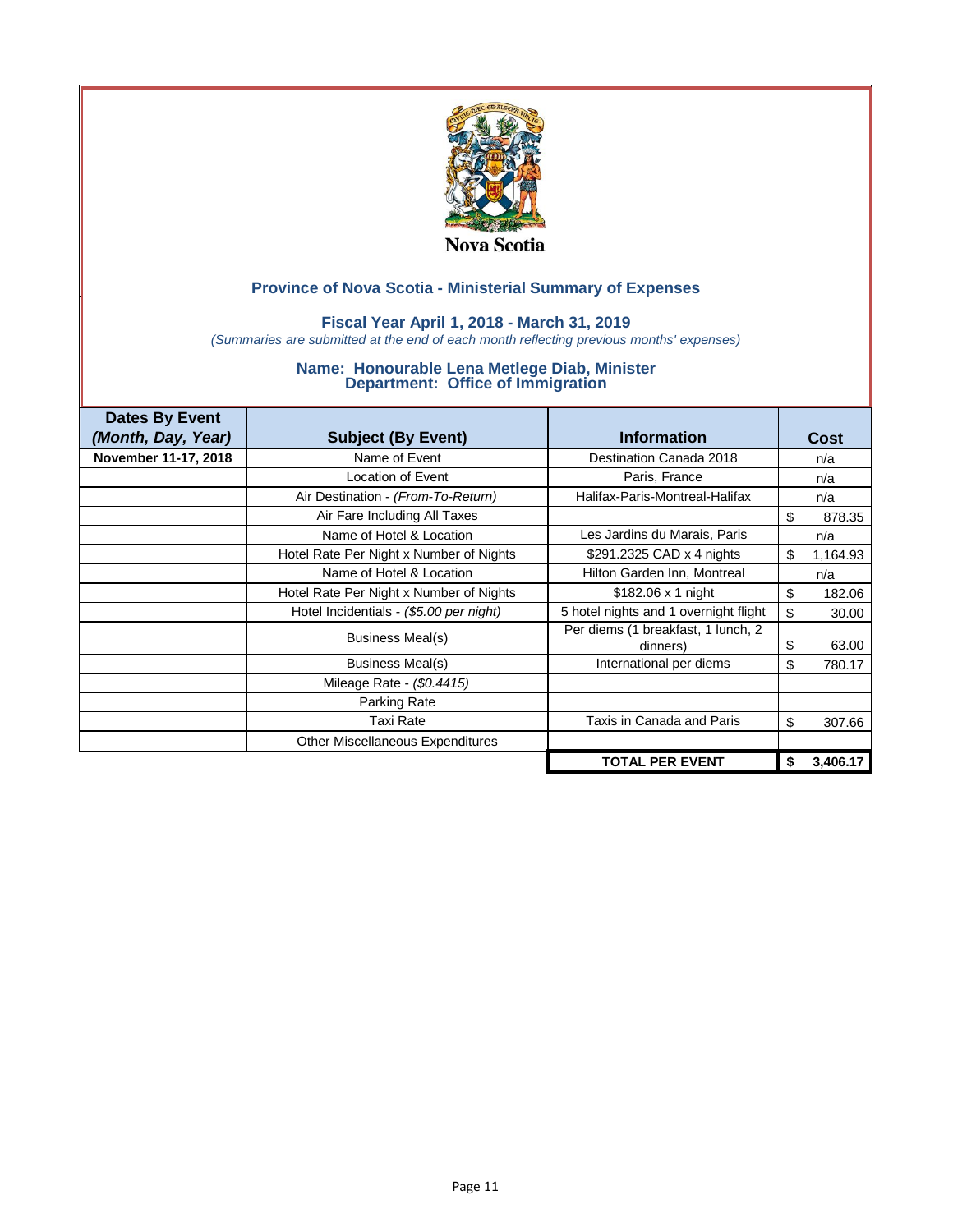

### **Fiscal Year April 1, 2018 - March 31, 2019**

*(Summaries are submitted at the end of each month reflecting previous months' expenses)*

| <b>Dates By Event</b><br>(Month, Day, Year) | <b>Subject (By Event)</b>               | <b>Information</b>                                                                                                                                                                                                             |    | Cost  |
|---------------------------------------------|-----------------------------------------|--------------------------------------------------------------------------------------------------------------------------------------------------------------------------------------------------------------------------------|----|-------|
| November 1-30, 2018                         | Name of Event                           | National Retail Innovation Awards /<br>Top 25 Immigrants in the Maritimes<br>Awards / Community Appreciation<br>Award Dinner / Pier 21 Viewing of The<br>Insult / AIP Employer Event / St.<br>Agnes Church Remembrance Service |    | n/a   |
|                                             | <b>Location of Event</b>                | Halifax / Lower Sackville                                                                                                                                                                                                      |    | n/a   |
|                                             | Air Destination - (From-To-Return)      |                                                                                                                                                                                                                                |    | n/a   |
|                                             | Air Fare Including All Taxes            |                                                                                                                                                                                                                                |    |       |
|                                             | Name of Hotel & Location                |                                                                                                                                                                                                                                |    | n/a   |
|                                             | Hotel Rate Per Night x Number of Nights |                                                                                                                                                                                                                                |    |       |
|                                             | Hotel Incidentials - (\$5.00 per night) |                                                                                                                                                                                                                                |    |       |
|                                             | <b>Business Meal(s)</b>                 |                                                                                                                                                                                                                                |    |       |
|                                             | Mileage Rate - (\$0.4415)               | 215 kms                                                                                                                                                                                                                        | \$ | 94.92 |
|                                             | Parking Rate                            |                                                                                                                                                                                                                                |    |       |
|                                             | <b>Taxi Rate</b>                        |                                                                                                                                                                                                                                |    |       |
|                                             | Other Miscellaneous Expenditures        |                                                                                                                                                                                                                                |    |       |
|                                             |                                         | <b>TOTAL PER EVENT</b>                                                                                                                                                                                                         | S. | 94.92 |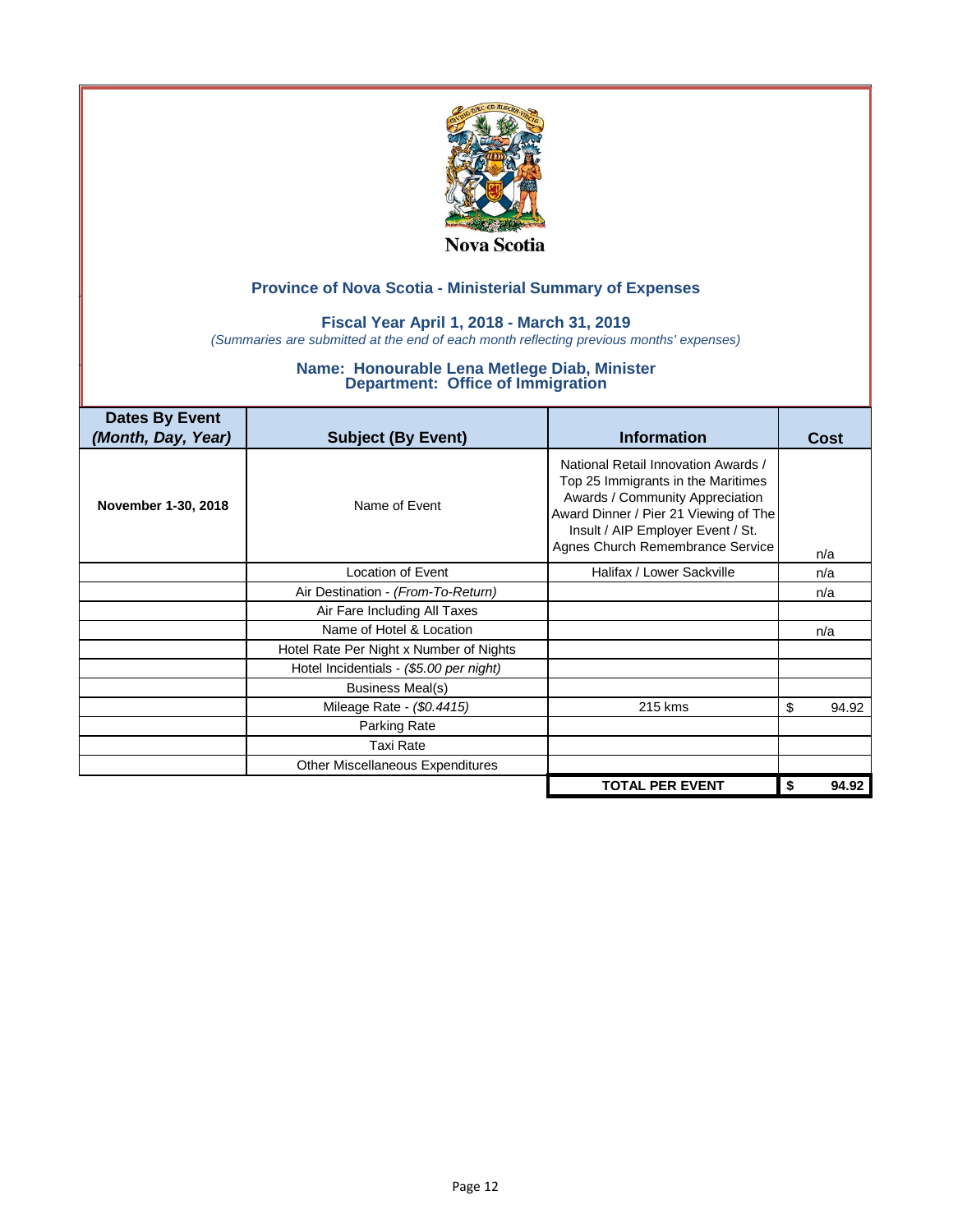

### **Fiscal Year April 1, 2018 - March 31, 2019**

*(Summaries are submitted at the end of each month reflecting previous months' expenses)*

| <b>Dates By Event</b><br>(Month, Day, Year) | <b>Subject (By Event)</b>               | <b>Information</b>                                 | Cost       |
|---------------------------------------------|-----------------------------------------|----------------------------------------------------|------------|
| December 1-31, 2018                         | Name of Event                           | In province mileage expenses for<br>various events | n/a        |
|                                             | Location of Event                       |                                                    | n/a        |
|                                             | Air Destination - (From-To-Return)      |                                                    | n/a        |
|                                             | Air Fare Including All Taxes            |                                                    |            |
|                                             | Name of Hotel & Location                |                                                    | n/a        |
|                                             | Hotel Rate Per Night x Number of Nights |                                                    |            |
|                                             | Hotel Incidentials - (\$5.00 per night) |                                                    |            |
|                                             | <b>Business Meal(s)</b>                 |                                                    |            |
|                                             | Mileage Rate - (\$0.4415)               | 105 kms                                            | 46.36<br>S |
|                                             | Parking Rate                            | Parking in Halifax                                 | S<br>4.00  |
|                                             | <b>Taxi Rate</b>                        |                                                    |            |
|                                             | Other Miscellaneous Expenditures        | Tolls                                              | \$<br>2.00 |
|                                             |                                         | <b>TOTAL PER EVENT</b>                             | 52.36      |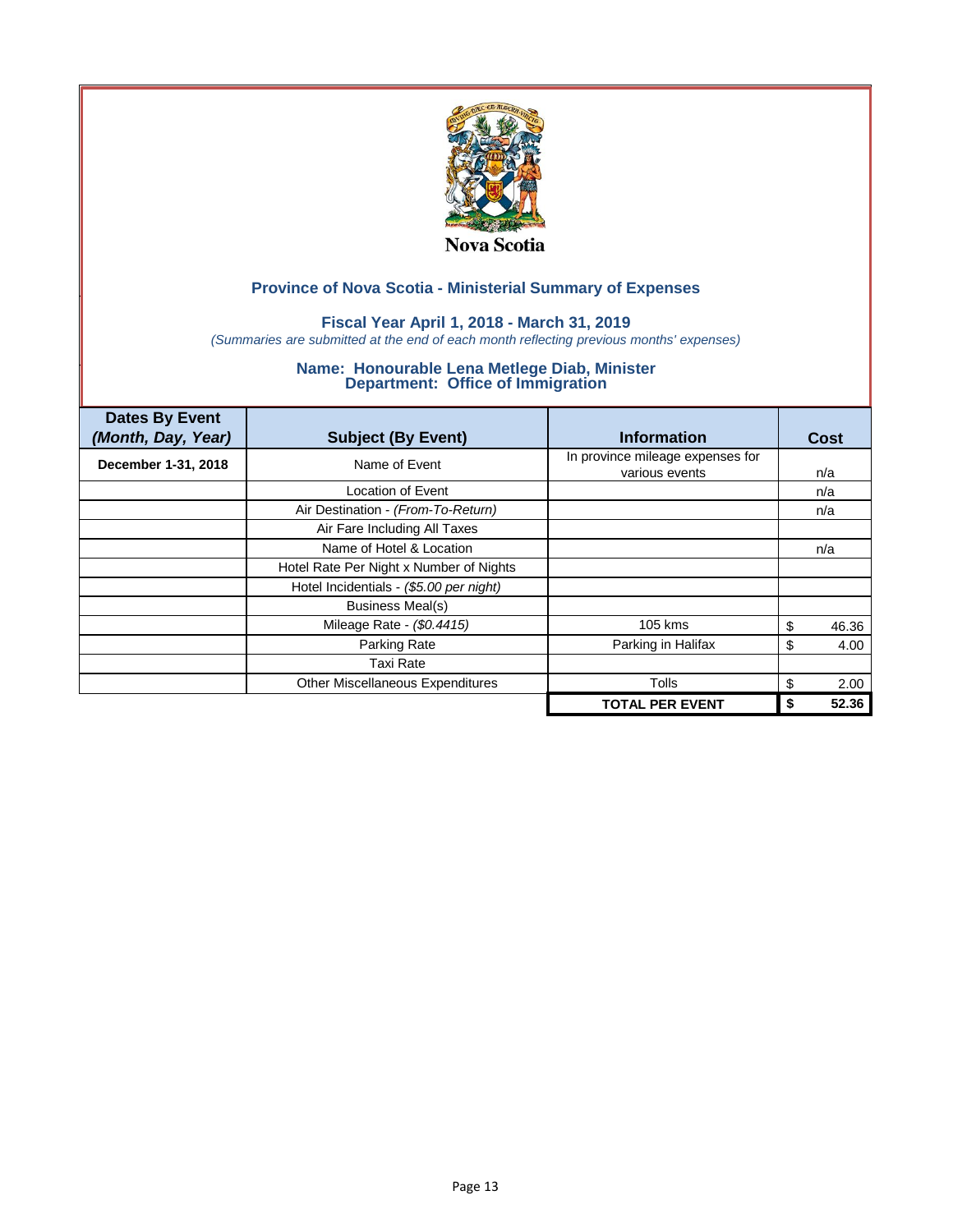

### **Fiscal Year April 1, 2018 - March 31, 2019**

*(Summaries are submitted at the end of each month reflecting previous months' expenses)*

| <b>Dates By Event</b><br>(Month, Day, Year)   | <b>Subject (By Event)</b>               | <b>Information</b>                                 | <b>Cost</b>  |
|-----------------------------------------------|-----------------------------------------|----------------------------------------------------|--------------|
| January 1, 2019 -<br><b>February 28, 2019</b> | Name of Event                           | In province mileage expenses for<br>various events | n/a          |
|                                               | Location of Event                       |                                                    | n/a          |
|                                               | Air Destination - (From-To-Return)      |                                                    | n/a          |
|                                               | Air Fare Including All Taxes            |                                                    |              |
|                                               | Name of Hotel & Location                |                                                    | n/a          |
|                                               | Hotel Rate Per Night x Number of Nights |                                                    |              |
|                                               | Hotel Incidentials - (\$5.00 per night) |                                                    |              |
|                                               | <b>Business Meal(s)</b>                 |                                                    |              |
|                                               | Mileage Rate - (\$0.4415)               | 347 kms                                            | 153.20<br>S  |
|                                               | Parking Rate                            |                                                    |              |
|                                               | <b>Taxi Rate</b>                        |                                                    |              |
|                                               | Other Miscellaneous Expenditures        |                                                    |              |
|                                               |                                         | <b>TOTAL PER EVENT</b>                             | 153.20<br>\$ |